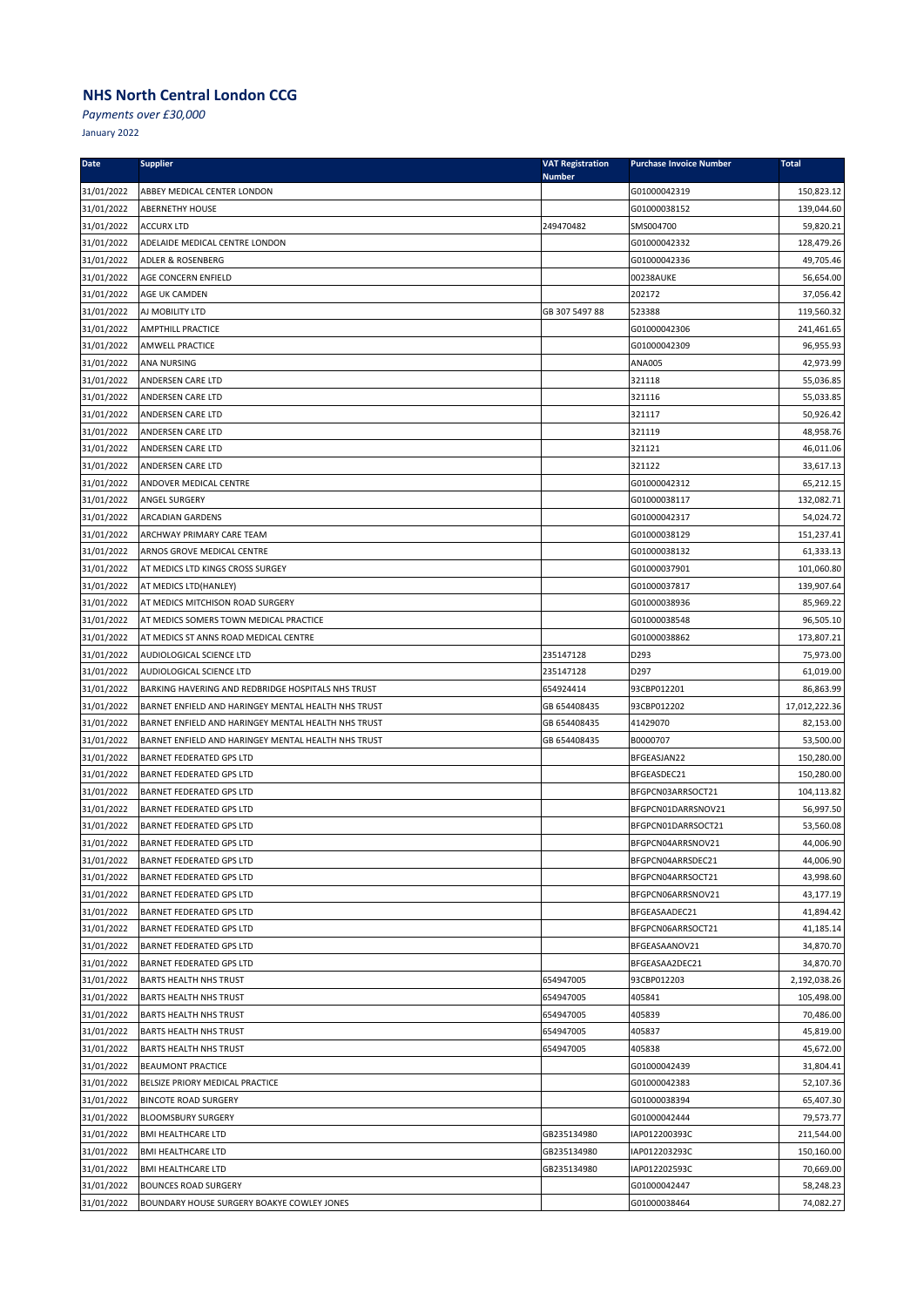*Payments over £30,000*

| <b>Date</b>              | <b>Supplier</b>                                                   | <b>VAT Registration</b><br><b>Number</b> | <b>Purchase Invoice Number</b> | <b>Total</b>           |
|--------------------------|-------------------------------------------------------------------|------------------------------------------|--------------------------------|------------------------|
| 31/01/2022               | <b>BOUNDS GREEN GROUP PRACTICE</b>                                |                                          | G01000038469                   | 230,800.97             |
| 31/01/2022               | <b>BRIDGE HOUSE SURGERY</b>                                       |                                          | G01000038560                   | 91,975.37              |
| 31/01/2022               | <b>BRITISH PREGNANCY ADVISORY SERVICE</b>                         |                                          | 50751                          | 98,769.34              |
| 31/01/2022               | <b>BRONDESBURY MEDICAL CENTRE</b>                                 |                                          | G01000038294                   | 238,349.08             |
| 31/01/2022               | <b>BROOKFIELD PARK SURGERY</b>                                    |                                          | G01000042373                   | 44,753.61              |
| 31/01/2022               | BRUNSWICK PARK MEDICAL PRACTICE                                   |                                          | G01000042380                   | 72,977.94              |
| 31/01/2022               | CAMBRIDGE UNIVERSITY HOSPITALS NHS FOUNDATION TRUST               | 654910528                                | 93CBP012205                    | 43,896.51              |
| 31/01/2022               | CAMDEN & ISLINGTON ESTATES PARTNERSHIP                            |                                          | 43012                          | 39,079.17              |
| 31/01/2022               | CAMDEN & ISLINGTON NHS FOUNDATION TRUST                           | GB 654406245                             | 93CBP012206                    | 11,094,753.39          |
| 31/01/2022               | CAMDEN HEALTH IMPROVEMENT PRACTICE Y02674                         |                                          | G01000038356                   | 58,023.18              |
| 31/01/2022               | CARE UK COMMUNITY PARTNERSHIPS LTD                                | 594959072                                | ELMST003378                    | 128,340.00             |
| 31/01/2022               | CATARACT CENTRE                                                   |                                          | 776                            | 55,767.71              |
| 31/01/2022               | CATARACT CENTRE                                                   |                                          | 774                            | 50,000.00              |
| 31/01/2022               | <b>CATARACT CENTRE</b>                                            |                                          | 793                            | 50,000.00              |
| 31/01/2022               | CATARACT CENTRE                                                   |                                          | 777                            | 46,120.89              |
| 31/01/2022               | CAVERSHAM GROUP PRACTICE                                          |                                          | G01000042410                   | 246,583.72             |
| 31/01/2022               | CENTRAL & NORTH WEST LONDON NHS FOUNDATION TRUST                  | 654970895                                | 93CBP012207                    | 3,521,119.73           |
| 31/01/2022               | CENTRAL LONDON COMMUNITY HEALTHCARE NHS TRUST                     | 654440485                                | 93CBP012208                    | 4,374,871.72           |
| 31/01/2022               | <b>CERNER LTD</b>                                                 | 779 0471 93                              | 102018533                      | 77,551.33              |
| 31/01/2022               | <b>CHALFONT ROAD SURGERY</b>                                      |                                          | G01000038452                   | 89,923.81              |
| 31/01/2022               | CHELSEA AND WESTMINSTER HOSPITAL NHS FOUNDATION TRUST             | 654915415                                | 93CBP012209                    | 309,133.60             |
| 31/01/2022               | <b>CHESHIRE ROAD SURGERY</b>                                      |                                          | G01000038771                   | 60,682.92              |
| 31/01/2022               | CHILTERN SUPPORT & HOUSING LTD                                    |                                          | 42747                          | 83,084.65              |
| 31/01/2022               | CHILTERN SUPPORT & HOUSING LTD                                    |                                          | 42720                          | 81,994.50              |
| 31/01/2022               | CHILTERN SUPPORT & HOUSING LTD                                    |                                          | 42705                          | 44,887.50              |
| 31/01/2022<br>31/01/2022 | CHILTERN SUPPORT & HOUSING LTD<br>CHOLMLEY GARDENS MEDICAL CENTRE |                                          | 42753<br>G01000038383          | 31,540.95<br>73,824.67 |
| 31/01/2022               | CHRISTCHURCH HALL SURGERY                                         |                                          | G01000042392                   | 37,783.37              |
| 31/01/2022               | CITY ROAD MEDICAL CENTRE                                          |                                          | G01000042414                   | 123,750.52             |
| 31/01/2022               | <b>CLAASSEN &amp; PARTNER</b>                                     |                                          | G01000038001                   | 85,644.50              |
| 31/01/2022               | CLERKENWELL MEDICAL PRACTICE                                      |                                          | G01000042420                   | 135,677.01             |
| 31/01/2022               | COCKFOSTERS MEDICAL CENTRE                                        |                                          | G01000042387                   | 66,381.22              |
| 31/01/2022               | <b>COMMUNITY BARNET</b>                                           |                                          | CB1040                         | 34,500.00              |
| 31/01/2022               | <b>COMMUNITY BARNET</b>                                           |                                          | CB1036                         | 34,500.00              |
| 31/01/2022               | COMMUNITY HEALTH PARTNERSHIPS LTD                                 | GB782562113                              | 50389215                       | 579,830.48             |
| 31/01/2022               | COMMUNITY HEALTH PARTNERSHIPS LTD                                 | GB782562113                              | 0060153011                     | 61,882.23              |
| 31/01/2022               | COMMUNITY HEALTH PARTNERSHIPS LTD                                 | GB782562113                              | 0060162598                     | 61,882.23              |
| 31/01/2022               | COMMUNITY HEALTH PARTNERSHIPS LTD                                 | GB782562113                              | 0060159164                     | 61,882.23              |
| 31/01/2022               | COMMUNITY HEALTH PARTNERSHIPS LTD                                 | GB782562113                              | 0060159163                     | 61,882.23              |
| 31/01/2022               | COMMUNITY HEALTH PARTNERSHIPS LTD                                 | GB782562113                              | 0060169464                     | 55,273.76              |
| 31/01/2022               | COMMUNITY HEALTH PARTNERSHIPS LTD                                 | GB782562113                              | 0060178383                     | 55,273.76              |
| 31/01/2022               | COMMUNITY HEALTH PARTNERSHIPS LTD                                 | GB782562113                              | 0060182838                     | 55,273.76              |
| 31/01/2022               | COMMUNITY HEALTH PARTNERSHIPS LTD                                 | GB782562113                              | 0060185141                     | 55,273.76              |
| 31/01/2022               | COMMUNITY HEALTH PARTNERSHIPS LTD                                 | GB782562113                              | 0060166526                     | 55,273.76              |
| 31/01/2022               | COMMUNITY HEALTH PARTNERSHIPS LTD                                 | GB782562113                              | 0060172099                     | 55,273.76              |
| 31/01/2022               | COMMUNITY HEALTH PARTNERSHIPS LTD                                 | GB782562113                              | 0060157740                     | 42,532.86              |
| 31/01/2022               | COMMUNITY HEALTH PARTNERSHIPS LTD                                 | GB782562113                              | 0060189308                     | 41,972.41              |
| 31/01/2022               | COMMUNITY HEALTH PARTNERSHIPS LTD                                 | GB782562113                              | 50405000                       | 32,856.93              |
| 31/01/2022               | <b>COMMUNITY MATTERS</b>                                          | 195159769                                | 1228                           | 70,800.00              |
| 31/01/2022               | CONSULTANT CONNECT LTD                                            | GB212422658                              | <b>INV1229</b>                 | 93,558.00              |
| 31/01/2022               | <b>CORNWALL HOUSE SURGERY</b>                                     |                                          | G01000042403                   | 54,016.25              |
| 31/01/2022               | <b>CROUCH HALL SURGERY</b>                                        |                                          | G01000038704                   | 76,145.97              |
| 31/01/2022               | DALEHAM GARDENS HEALTH CENTRE                                     |                                          | G01000038736                   | 46,731.74              |
| 31/01/2022               | DERWENT CRESCENT MEDICAL CENTRE                                   |                                          | G01000038817                   | 55,212.90              |
| 31/01/2022               | <b>DESTINY NURSING &amp; CARE AGENCY</b>                          |                                          | 03447                          | 64,023.02              |
| 31/01/2022               | DR AKUNJEE                                                        |                                          | NOINV15014                     | 199,934.70             |
| 31/01/2022               | <b>DR AKUNJEE</b>                                                 |                                          | NOINV15010                     | 166,837.26             |
| 31/01/2022               | <b>DR AKUNJEE</b>                                                 |                                          | G01000042539                   | 162,628.06             |
| 31/01/2022               | DR AZIM & PARTNERS                                                |                                          | G01000042501                   | 87,028.35              |
| 31/01/2022               | <b>DR CAPLAN</b>                                                  |                                          | G01000038851                   | 102,891.26             |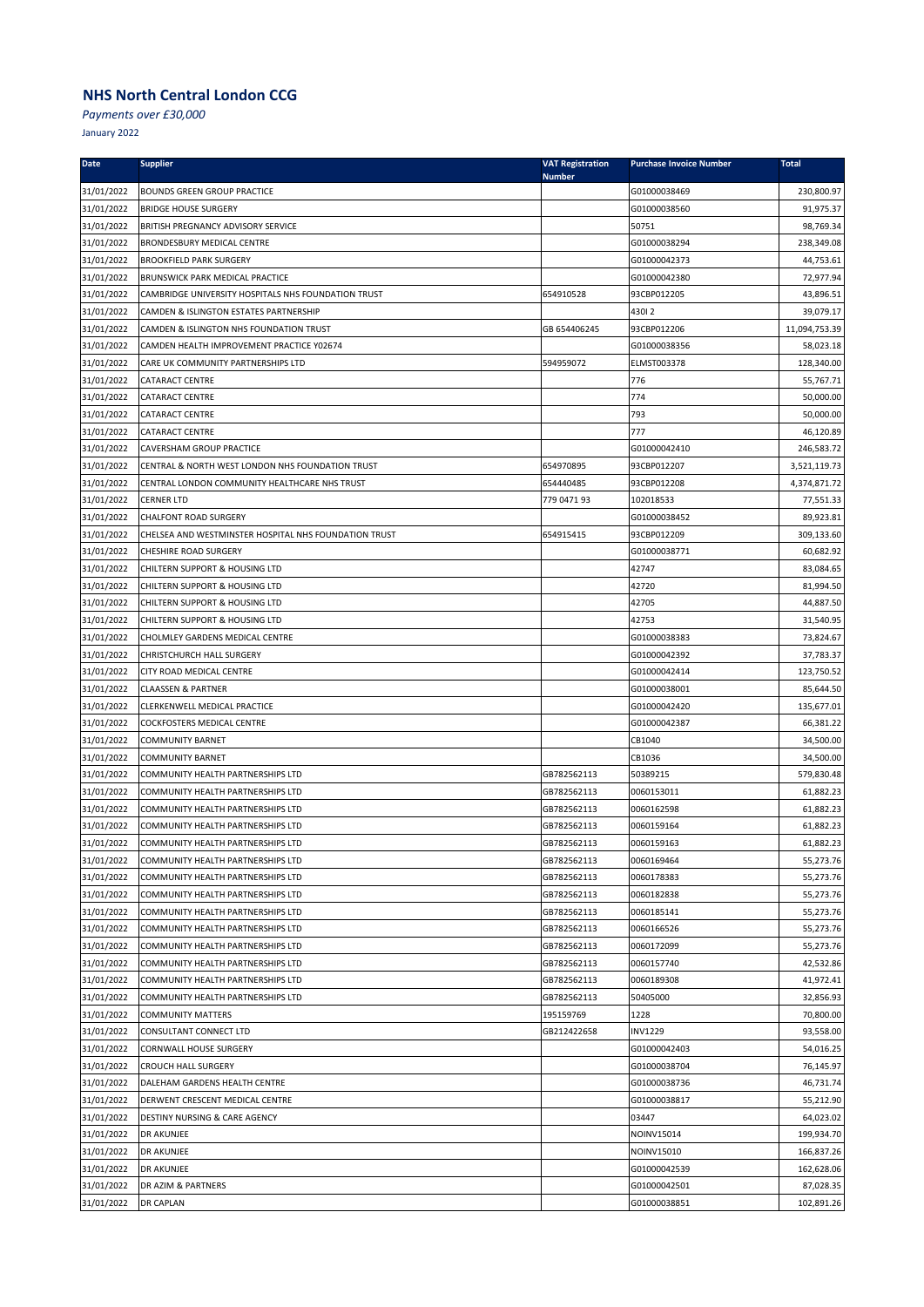*Payments over £30,000*

| <b>Date</b>              | <b>Supplier</b>                                                | <b>VAT Registration</b> | <b>Purchase Invoice Number</b> | <b>Total</b>            |
|--------------------------|----------------------------------------------------------------|-------------------------|--------------------------------|-------------------------|
| 31/01/2022               | DR DS MONKMAN                                                  | <b>Number</b>           | G01000038678                   | 100,397.16              |
| 31/01/2022               | DR FJ MCKENZIE EAST FINCHLEY                                   |                         | G01000037767                   | 44,388.02               |
| 31/01/2022               | DR IKUWUKE                                                     |                         | G01000037883                   | 44,566.39               |
| 31/01/2022               | DR JEYARAJAH                                                   |                         | G01000038825                   | 58,155.56               |
| 31/01/2022               | DR M STEINBERG                                                 |                         | G01000038988                   | 157,358.78              |
| 31/01/2022               | DR QM RAHMAN                                                   |                         | G01000042376                   | 68,034.46               |
| 31/01/2022               | <b>DR ROHAN</b>                                                |                         | G01000038036                   | 155,174.76              |
| 31/01/2022               | <b>DR ROHAN</b>                                                |                         | G01000037719                   | 32,741.46               |
| 31/01/2022               | DR SIVANANTHAN                                                 |                         | G01000038498                   | 51,537.10               |
| 31/01/2022               | DR WOOLLACOTT                                                  |                         | G01000042523                   | 46,019.02               |
| 31/01/2022               | DRS NEELESH & TAMARA BOWRY                                     |                         | G01000042358                   | 47,818.28               |
| 31/01/2022               | EAGLE HOUSE SURGERY ENFIELD                                    |                         | G01000038654                   | 147,570.54              |
| 31/01/2022               | EAST AND NORTH HERTFORDSHIRE NHS TRUST                         | 654973984               | 93CBP012210                    | 109,392.88              |
| 31/01/2022               | EAST ENFIELD MEDICAL PRACTICE                                  |                         | G01000038666                   | 70,704.40               |
| 31/01/2022               | EAST FINCHLEY MEDICAL PRACTICE                                 |                         | G01000042479                   | 67,226.66               |
| 31/01/2022               | EAST LONDON NHS FOUNDATION TRUST                               | 654975390               | 93CBP012211                    | 84,889.81               |
| 31/01/2022               | EDMONTON MEDICAL CENTRE                                        |                         | G01000038742                   | 46,344.39               |
| 31/01/2022               | ELIZABETH AVENUE GROUP PRACTICE                                |                         | G01000042494                   | 82,975.66               |
| 31/01/2022               | <b>ELM PARK LODGE</b>                                          |                         | IM010820301121                 | 30,558.04               |
| 31/01/2022               | ELYSIUM HEALTHCARE LTD                                         | GB257732580             | WDH01860                       | 44,217.47               |
| 31/01/2022               | <b>ENFIELD CARERS CENTRE</b>                                   |                         | 1032                           | 30,000.00               |
| 31/01/2022               | ENFIELD HEALTH PARTNERSHIP LTD                                 |                         | EHP121                         | 45,688.91               |
| 31/01/2022               | ENFIELD HEALTHCARE ALLIANCE LTD                                |                         | G01000038461                   | 82,859.22               |
| 31/01/2022               | ENFIELD HEALTHCARE COOPERATIVE LTD                             |                         | EHCL2122022                    | 218,400.00              |
| 31/01/2022               | ENFIELD HEALTHCARE COOPERATIVE LTD                             |                         | EHCL2122024                    | 142,500.00              |
| 31/01/2022               | ENFIELD HEALTHCARE COOPERATIVE LTD                             |                         | EHCL2122021                    | 78,500.00               |
| 31/01/2022               | ENFIELD HEALTHCARE COOPERATIVE LTD                             |                         | EHCL2122020                    | 57,000.00               |
| 31/01/2022               | ENFIELD HEALTHCARE COOPERATIVE LTD                             |                         | EHCL2122017                    | 54,779.95               |
| 31/01/2022               | ENFIELD HEALTHCARE COOPERATIVE LTD                             |                         | EHCL2122025                    | 50,000.00               |
| 31/01/2022               | ENFIELD HEALTHCARE COOPERATIVE LTD                             |                         | EHCL2122026                    | 44,875.00               |
| 31/01/2022               | ENFIELD HEALTHCARE COOPERATIVE LTD                             |                         | EHCL2122019<br>122021          | 39,250.00<br>184,103.00 |
| 31/01/2022               | ENFIELD ONE LTD<br>ENFIELD ONE LTD                             |                         | 112021                         | 184,103.00              |
| 31/01/2022<br>31/01/2022 | ENFIELD ONE LTD                                                |                         | 092021                         | 184,103.00              |
| 31/01/2022               | ENFIELD ONE LTD                                                |                         | 102021                         | 184,103.00              |
| 31/01/2022               | ENFIELD VOLUNTARY ACTION                                       |                         | EGPCN522                       | 52,916.54               |
| 31/01/2022               | EUROPEAN ELECTRONIQUE LTD                                      | 834853016               | 0001585442                     | 62,006.40               |
| 31/01/2022               | <b>EVALUCOM CONSULTING LTD</b>                                 | 899541850               | NCLCCGDCAQPQ3202122            | 36,000.00               |
| 31/01/2022               | <b>EVALUCOM CONSULTING LTD</b>                                 | 899541850               | NCLCCGDCAQPQ2202122            | 36,000.00               |
| 31/01/2022               | <b>EVERGLADE MEDICAL PARCTICE</b>                              |                         | G01000042432                   | 81,801.82               |
| 31/01/2022               | <b>EVERGREEN PCC</b>                                           |                         | G01000038774                   | 201,900.58              |
| 31/01/2022               | <b>EVERGREEN PCC</b>                                           |                         | G01000042508                   | 32,204.05               |
| 31/01/2022               | FAMILY PRACTICE LONDON                                         |                         | G01000042473                   | 51,458.81               |
| 31/01/2022               | FEDERATED 4 HEALTH LTD                                         |                         | NCLDRCORR                      | 1,738,000.00            |
| 31/01/2022               | FEDERATED 4 HEALTH LTD                                         |                         | NCLGPFVDEC21DRCORR             | 331,000.00              |
| 31/01/2022               | FEDERATED 4 HEALTH LTD                                         |                         | G01000037708                   | 260,584.71              |
| 31/01/2022               | FEDERATED 4 HEALTH LTD                                         |                         | EXTACCESS2122M9                | 103,709.92              |
| 31/01/2022               | FEDERATED 4 HEALTH LTD                                         |                         | FRAILTY2122MONTH9              | 32,916.67               |
| 31/01/2022               | FEDERATED 4 HEALTH LTD                                         |                         | HEALTHELNTENTSEP21             | 30,000.00               |
| 31/01/2022               | <b>FOREST GROUP PRACTICE</b>                                   |                         | G01000037737                   | 1,112,015.90            |
| 31/01/2022               | <b>FOREST GROUP PRACTICE</b>                                   |                         | G01000042203                   | 287,859.20              |
| 31/01/2022               | <b>FOREST GROUP PRACTICE</b>                                   |                         | G01000042204                   | 48,419.60               |
| 31/01/2022               | FORTUNE GREEN PRACTICE                                         |                         | G01000042208                   | 33,053.48               |
| 31/01/2022               | <b>GANESH &amp; PARTNER</b>                                    |                         | G01000038226                   | 70,881.40               |
| 31/01/2022               | GENERAL PRACTICE SOFTWARE SOLUTIONS LTD                        |                         | 1883                           | 64,914.70               |
| 31/01/2022               | <b>GILLAN HOUSE SURGERY</b>                                    |                         | G01000042214                   | 107,204.96              |
| 31/01/2022               | <b>GOODINGE GROUP PRACTICE</b>                                 |                         | G01000042451                   | 129,711.86              |
| 31/01/2022               | <b>GOWER STREET PRACTICE</b>                                   |                         | G01000042225                   | 88,834.49               |
| 31/01/2022               | GRAYS INN MEDICAL PRACTICE                                     |                         | G01000037823                   | 93,050.94               |
| 31/01/2022               | GREAT ORMOND STREET HOSPITAL FOR CHILDREN NHS FOUNDATION TRUST | 654922910               | 93CBP012212                    | 7,048,143.46            |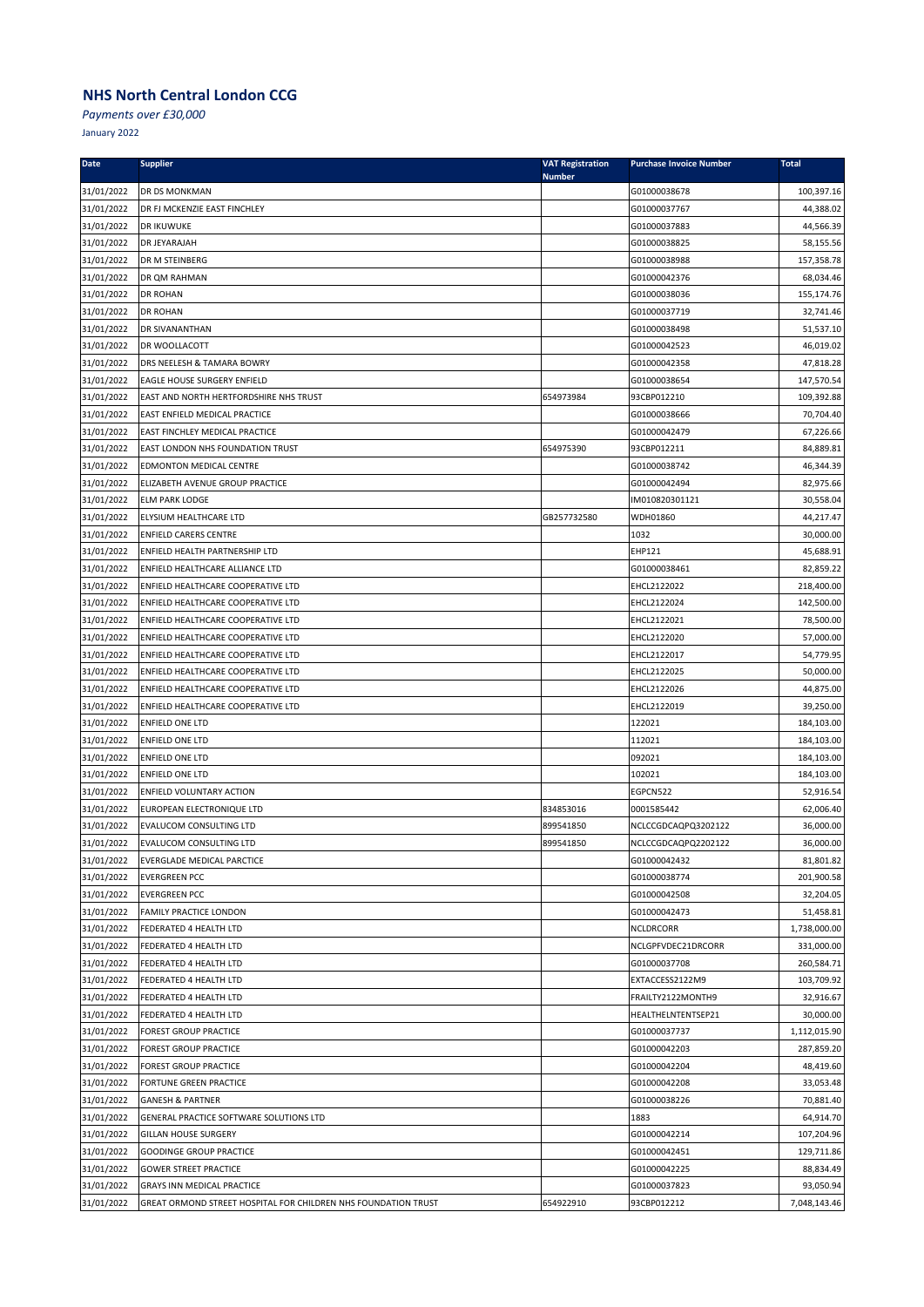*Payments over £30,000*

| <b>Date</b>              | <b>Supplier</b>                                                            | <b>VAT Registration</b><br><b>Number</b> | <b>Purchase Invoice Number</b> | <b>Total</b>               |
|--------------------------|----------------------------------------------------------------------------|------------------------------------------|--------------------------------|----------------------------|
| 31/01/2022               | <b>GREEN CEDARS GP SURGERY</b>                                             |                                          | G01000042240                   | 52,708.24                  |
| 31/01/2022               | <b>GREEN LANES SURGERY</b>                                                 |                                          | G01000037740                   | 237,393.47                 |
| 31/01/2022               | <b>GREEN LANES SURGERY</b>                                                 |                                          | G01000042205                   | 40,743.21                  |
| 31/01/2022               | GREENBROOK HEALTHCARE (HOUNSLOW) LTD                                       |                                          | NP2111144                      | 37,675.26                  |
| 31/01/2022               | GREENBROOK HEALTHCARE (HOUNSLOW) LTD                                       |                                          | NP2112138                      | 37,182.74                  |
| 31/01/2022               | <b>GREENFIELD MEDICAL CENTRE</b>                                           |                                          | G01000037845                   | 64,758.84                  |
| 31/01/2022               | <b>GRIMBLE &amp; PARTNERS</b>                                              |                                          | G01000038120                   | 77,863.71                  |
| 31/01/2022               | GROUP PRACTICE AT RIVER PLACE                                              |                                          | G01000042355                   | 107,648.24                 |
| 31/01/2022               | GROVELANDS ROAD MEDICAL CENTRE                                             |                                          | G01000037893                   | 106,725.32                 |
| 31/01/2022               | GUYS & ST THOMAS HOSPITAL NHS FOUNDATION TRUST                             | 654923417                                | 93CBP012213                    | 1,341,862.79               |
| 31/01/2022               | <b>GYNAECOLOGY PARTNERSHIP LTD</b>                                         |                                          | 120                            | 79,998.60                  |
| 31/01/2022               | HAMPSTEAD GROUP PRACTICE                                                   |                                          | G01000037798                   | 243,487.58                 |
| 31/01/2022               | <b>HAVERGAL VILLAS</b>                                                     |                                          | G01000037863                   | 54,648.14                  |
| 31/01/2022               | <b>HEATHFIELDS</b>                                                         |                                          | G01000037898                   | 74,700.45                  |
| 31/01/2022               | <b>HENDON WAY SURGERY</b>                                                  |                                          | G01000042261                   | 70,966.76                  |
| 31/01/2022               | HFH HEALTHCARE LTD                                                         |                                          | 22518                          | 117,598.95                 |
| 31/01/2022               | HIGHBURY GRANGE MEDICAL PRACTICE                                           |                                          | G01000042470                   | 85,796.56                  |
| 31/01/2022               | <b>HIGHGATE GROUP PRACTICE</b>                                             |                                          | G01000037826                   | 146,508.85                 |
| 31/01/2022               | HIGHGATE PRIVATE CLINIC LTD                                                |                                          | 93C1121HGSLA                   | 91,200.00                  |
| 31/01/2022               | HIGHLANDS PRACTICE                                                         | 773865873                                | G01000042235                   | 137,572.66                 |
| 31/01/2022               | <b>HMRC</b>                                                                | 654457614                                | 475PS004403182209              | 980,387.43                 |
| 31/01/2022               | HODFORD ROAD SURGERY                                                       |                                          | G01000038607                   | 36,251.86                  |
| 31/01/2022               | HOLBORN MEDICAL CENTRE                                                     |                                          | G01000037848                   | 171,340.62<br>1,408,752.71 |
| 31/01/2022               | HOMERTON UNIVERSITY HOSPITAL NHS FOUNDATION TRUST<br>HORNSEY WOOD GREEN GP | 654965884                                | 93CBP012214<br>G01000042252    | 64,448.78                  |
| 31/01/2022<br>31/01/2022 |                                                                            |                                          |                                | 88,129.89                  |
| 31/01/2022               | <b>HURLEY CLINIC</b><br>IDIT & ALLEN COHEN 07M                             |                                          | G01000038300<br>PHBFEB229      | 30,102.86                  |
| 31/01/2022               | IMPERIAL COLLEGE HEALTHCARE NHS TRUST                                      | 654945990                                | 93CBP012215                    | 1,688,505.84               |
| 31/01/2022               | <b>INHEALTH LTD</b>                                                        | 787424685                                | <b>IHLIN0037007</b>            | 621,453.08                 |
| 31/01/2022               | <b>ISAACSON &amp; PARTNERS</b>                                             |                                          | G01000042294                   | 54,189.44                  |
| 31/01/2022               | <b>ISLINGTON AGE CONCERN</b>                                               |                                          | 0021410                        | 93,091.59                  |
| 31/01/2022               | ISLINGTON CENTRAL MEDICAL CENTRE                                           |                                          | G01000042232                   | 237,958.51                 |
| 31/01/2022               | <b>ISLINGTON COUNCIL</b>                                                   | 232 7514 79                              | RH00535                        | 2,525,000.00               |
| 31/01/2022               | <b>ISLINGTON COUNCIL</b>                                                   | 232 7514 79                              | RH00541                        | 1,607,687.00               |
| 31/01/2022               | <b>ISLINGTON COUNCIL</b>                                                   | 232 7514 79                              | RH00508                        | 1,607,687.00               |
| 31/01/2022               | <b>ISLINGTON COUNCIL</b>                                                   | 232 7514 79                              | RH00523                        | 1,607,687.00               |
| 31/01/2022               | <b>ISLINGTON COUNCIL</b>                                                   | 232 7514 79                              | NB08106                        | 167,675.00                 |
| 31/01/2022               | ISLINGTON GP GROUP LTD (THE)                                               |                                          | ARRSINV1221                    | 172,187.23                 |
| 31/01/2022               | ISLINGTON GP GROUP LTD (THE)                                               |                                          | ACCOV19ADJINV1121              | 140,000.00                 |
| 31/01/2022               | ISLINGTON GP GROUP LTD (THE)                                               |                                          | ACCOV19INV0821                 | 140,000.00                 |
| 31/01/2022               | ISLINGTON GP GROUP LTD (THE)                                               |                                          | ACCOV19INV0721                 | 140,000.00                 |
| 31/01/2022               | ISLINGTON GP GROUP LTD (THE)                                               |                                          | ACCOV19ADJINV0921              | 140,000.00                 |
| 31/01/2022               | ISLINGTON GP GROUP LTD (THE)                                               |                                          | ACCOV19ADJINV0821              | 140,000.00                 |
| 31/01/2022               | ISLINGTON GP GROUP LTD (THE)                                               |                                          | ACCOV19INV1021                 | 140,000.00                 |
| 31/01/2022               | ISLINGTON GP GROUP LTD (THE)                                               |                                          | ACCOV19ADJINV1021              | 140,000.00                 |
| 31/01/2022               | ISLINGTON GP GROUP LTD (THE)                                               |                                          | ACCOV19INV0921                 | 140,000.00                 |
| 31/01/2022               | ISLINGTON GP GROUP LTD (THE)                                               |                                          | PCNINV0122                     | 68,603.36                  |
| 31/01/2022               | ISLINGTON GP GROUP LTD (THE)                                               |                                          | 101523-24-JAN-2022             | 52,533.87                  |
| 31/01/2022               | JAI MEDICAL CENTRE                                                         |                                          | G01000042237                   | 82,921.73                  |
| 31/01/2022               | JAMES WIGG PRACTICE                                                        |                                          | G01000037837                   | 311,884.90                 |
| 31/01/2022               | JS MEDICAL PRACTICE                                                        |                                          | G01000037861                   | 127,551.16                 |
| 31/01/2022               | <b>KEANE &amp; PARTNER</b>                                                 |                                          | G01000038948                   | 46,094.86                  |
| 31/01/2022               | <b>KEATS GROUP PRACTICE</b>                                                |                                          | G01000037866                   | 137,871.75                 |
| 31/01/2022               | <b>KEATS SURGERY</b>                                                       |                                          | G01000042248                   | 48,406.67                  |
| 31/01/2022               | KILLICK STREET HEALTH CENTRE                                               |                                          | G01000042256                   | 157,364.03                 |
| 31/01/2022               | KING'S COLLEGE HOSPITAL NHS FOUNDATION TRUST                               | 654926800                                | 93CBP012216                    | 224,243.80                 |
| 31/01/2022               | LANE END MEDICAL GROUP                                                     |                                          | G01000042274                   | 129,785.61                 |
| 31/01/2022               | LANGUAGELINE SOLUTIONS                                                     | 736300262                                | 13571                          | 30,225.90                  |
| 31/01/2022               | LATYMER ROAD SURGERY                                                       |                                          | G01000042286                   | 46,773.43                  |
| 31/01/2022               | LEWISHAM & GREENWICH NHS TRUST                                             | 654928206                                | 93CBP012217                    | 58,180.29                  |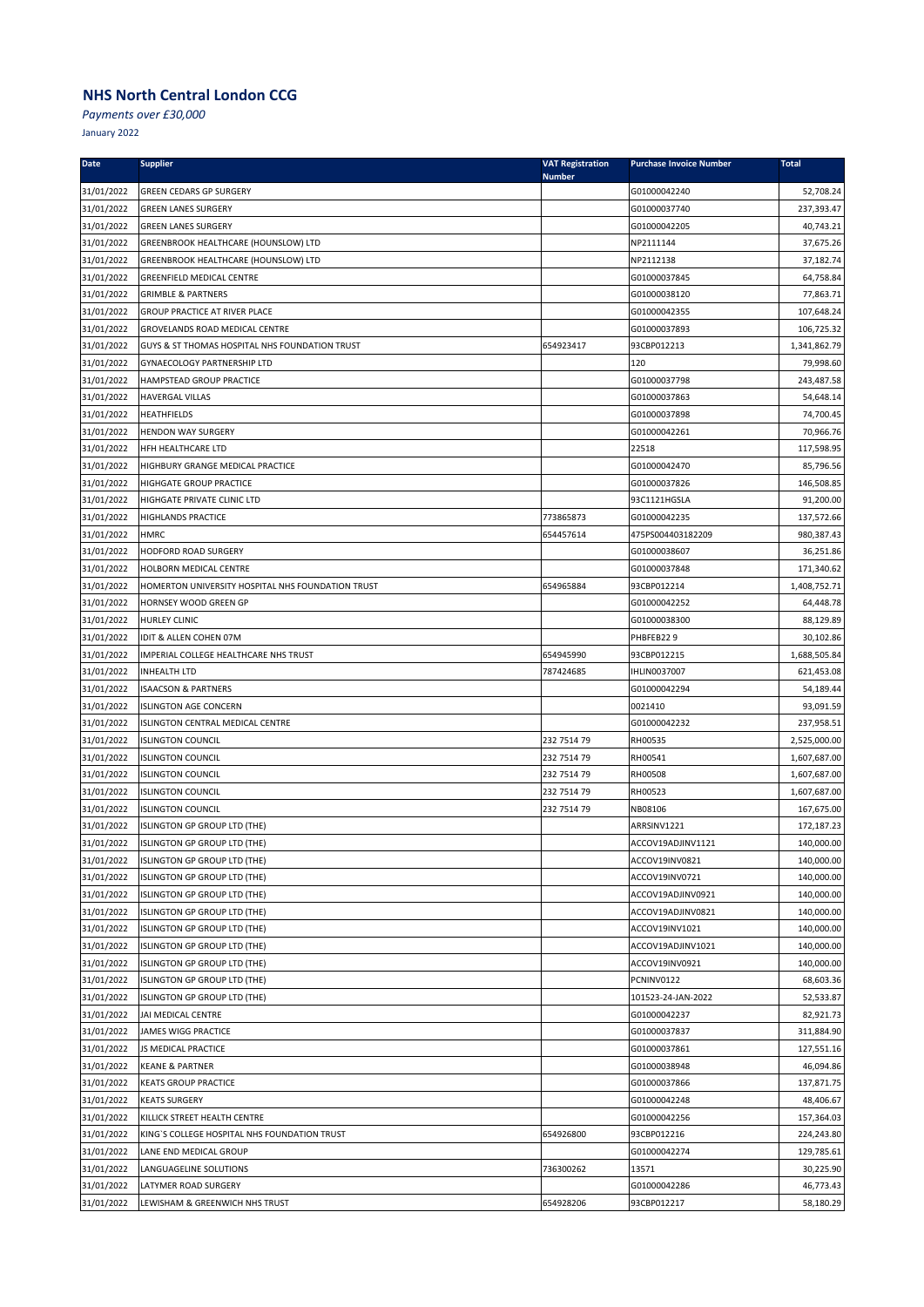*Payments over £30,000*

| <b>Date</b>              | <b>Supplier</b>                                        | <b>VAT Registration</b><br><b>Number</b> | <b>Purchase Invoice Number</b> | <b>Total</b>            |
|--------------------------|--------------------------------------------------------|------------------------------------------|--------------------------------|-------------------------|
| 31/01/2022               | LICHFIELD GROVE SURGERY                                |                                          | G01000037945                   | 49,787.35               |
| 31/01/2022               | LONDON AMBULANCE SERVICE NHS TRUST                     | 654967192                                | 93CBP012218                    | 5,445,489.41            |
| 31/01/2022               | LONDON BOROUGH OF CAMDEN                               | 232 3164 03                              | 24291990                       | 1,990,000.00            |
| 31/01/2022               | LONDON BOROUGH OF CAMDEN                               | 232 3164 03                              | 24347084                       | 1,141,000.00            |
| 31/01/2022               | LONDON BOROUGH OF CAMDEN                               | 232 3164 03                              | 24292001                       | 853,000.00              |
| 31/01/2022               | LONDON BOROUGH OF CAMDEN                               | 232 3164 03                              | 24347068                       | 390,500.00              |
| 31/01/2022               | LONDON BOROUGH OF CAMDEN                               | 232 3164 03                              | ARREFUNDDM2021990672           | 96,661.50               |
| 31/01/2022               | LONDON BOROUGH OF CAMDEN                               | 232 3164 03                              | 24371813                       | 85,000.00               |
| 31/01/2022               | LONDON BOROUGH OF CAMDEN                               | 232 3164 03                              | 24352178                       | 85,000.00               |
| 31/01/2022               | LONDON BOROUGH OF CAMDEN                               | 232 3164 03                              | 24347092                       | 75,000.00               |
| 31/01/2022               | LONDON BOROUGH OF ENFIELD                              | 220670890                                | 84570176                       | 1,833,995.75            |
| 31/01/2022               | LONDON BOROUGH OF ENFIELD                              | 220670890                                | 84498447                       | 1,101,019.00            |
| 31/01/2022               | LONDON BOROUGH OF ENFIELD                              | 220670890                                | 84484210                       | 826,937.75              |
| 31/01/2022               | LONDON BOROUGH OF ENFIELD                              | 220670890                                | 84525244                       | 757,304.05              |
| 31/01/2022               | LONDON BOROUGH OF ENFIELD                              | 220670890                                | 84525260                       | 757,304.05              |
| 31/01/2022               | LONDON BOROUGH OF ENFIELD                              | 220670890                                | 84262634                       | 732,193.73              |
| 31/01/2022               | LONDON BOROUGH OF ENFIELD                              | 220670890                                | 84004361                       | 250,000.00              |
| 31/01/2022               | LONDON BOROUGH OF ENFIELD                              | 220670890                                | 84508991                       | 110,079.00              |
| 31/01/2022               | LONDON BOROUGH OF ENFIELD                              | 220670890                                | 84222757                       | 32,625.00               |
| 31/01/2022               | LONDON CENTRAL & WEST UNSCHEDULED CARE COLLABORATIVE   | 193468765                                | 4636                           | 367,912.55              |
| 31/01/2022               | LONDON CENTRAL & WEST UNSCHEDULED CARE COLLABORATIVE   | 193468765                                | 4638                           | 262,794.65              |
| 31/01/2022               | LONDON CENTRAL & WEST UNSCHEDULED CARE COLLABORATIVE   | 193468765                                | 4173                           | 257,334.00              |
| 31/01/2022               | LONDON CENTRAL & WEST UNSCHEDULED CARE COLLABORATIVE   | 193468765                                | 4637                           | 236,515.19              |
| 31/01/2022               | LONDON CENTRAL & WEST UNSCHEDULED CARE COLLABORATIVE   | 193468765                                | 4640                           | 223,375.53              |
| 31/01/2022               | LONDON CENTRAL & WEST UNSCHEDULED CARE COLLABORATIVE   | 193468765                                | 4639                           | 223,375.53              |
| 31/01/2022               | LONDON CENTRAL & WEST UNSCHEDULED CARE COLLABORATIVE   | 193468765                                | 4012                           | 51,626.40               |
| 31/01/2022               | LONDON NORTH WEST HEALTHCARE NHS TRUST                 | 654463720                                | 93CBP012219                    | 1,378,791.60            |
| 31/01/2022               | LONDONWIDE LMCS                                        |                                          | 2898                           | 69,373.00               |
| 31/01/2022               | LONDONWIDE LMCS                                        |                                          | 2900                           | 55,990.75               |
| 31/01/2022               | LONDONWIDE LMCS                                        |                                          | 2901                           | 52,309.25               |
| 31/01/2022               | LONDONWIDE LMCS                                        |                                          | 2899                           | 48,574.75               |
| 31/01/2022               | LONDONWIDE LMCS                                        |                                          | 2902                           | 43,373.00               |
| 31/01/2022               | LONGROVE SURGERY                                       |                                          | G01000038013                   | 175,669.87              |
| 31/01/2022               | MARIE STOPES INTERNATIONAL                             | 882426016                                | MS212381                       | 85,510.24               |
| 31/01/2022               | MARIE STOPES INTERNATIONAL                             | 882426016                                | MS212588                       | 75,002.96               |
| 31/01/2022               | MCCOLLUM & PARTNERS                                    |                                          | G01000042361                   | 75,653.22               |
| 31/01/2022               | <b>MCELLIGOT</b>                                       |                                          | G01000038681                   | 49,533.81               |
| 31/01/2022               | MEDICAL CENTRE DRS SHARMA & TALPAHEWA                  |                                          | G01000042505                   | 32,067.47               |
| 31/01/2022               | MEDICAL CENTRE HOLLOWAY ROAD                           |                                          | G01000038792                   | 57,966.08               |
| 31/01/2022               | MEDICARE MEDICAL SERVICES LLP                          |                                          | M1221                          | 82,563.50               |
| 31/01/2022               | MEDICARE MEDICAL SERVICES LLP                          |                                          | M1121                          | 82,563.50               |
| 31/01/2022               | MEDICARE MEDICAL SERVICES LLP                          |                                          | M0921                          | 82,563.50               |
| 31/01/2022               | MEDICARE MEDICAL SERVICES LLP                          |                                          | M1021                          | 82,563.50               |
| 31/01/2022               | MICHAEL STROM 07M                                      |                                          | PHBFEB22 17<br>93CBP012204     | 30,689.64               |
| 31/01/2022               | MID AND SOUTH ESSEX FOUNDATION TRUST                   | GB 654942902                             |                                | 45,810.15<br>77,658.52  |
| 31/01/2022               | MILDMAY MEDICAL PRACTICE<br>MILLER PRACTICE            |                                          | G01000042265<br>G01000042534   |                         |
| 31/01/2022               |                                                        |                                          |                                | 107,595.83              |
| 31/01/2022<br>31/01/2022 | MILLWAY MEDICAL PRACTICE<br>MIND IN ENFIELD AND BARNET |                                          | G01000037957<br>MIE0196        | 182,551.66<br>77,500.00 |
| 31/01/2022               | MIND IN ENFIELD AND BARNET                             |                                          | MIE0215                        | 77,500.00               |
| 31/01/2022               | MIND IN ENFIELD AND BARNET                             |                                          | MIE0218                        | 33,792.00               |
| 31/01/2022               | MIND IN HARINGEY                                       |                                          | 1291                           | 51,660.16               |
| 31/01/2022               | MK LAMBA                                               |                                          | G01000038335                   | 86,517.87               |
| 31/01/2022               | MOORFIELDS EYE HOSPITAL NHS FOUNDATION TRUST           | 654930716                                | 93CBP012220                    | 2,758,518.46            |
| 31/01/2022               | MORECAMBE SURGERY                                      |                                          | G01000042279                   | 50,638.28               |
| 31/01/2022               | MORRIS HOUSE GROUP PRACTICE                            |                                          | G01000042283                   | 157,842.82              |
| 31/01/2022               | MULBERRY MEDICAL PRACTICE                              |                                          | G01000042291                   | 97,280.40               |
| 31/01/2022               | MUSEUM PRACTICE                                        |                                          | G01000038046                   | 63,163.10               |
| 31/01/2022               | MUSWELL HILL PRACTICE                                  |                                          | NOINV14924                     | 478,869.58              |
| 31/01/2022               | MUSWELL HILL PRACTICE                                  |                                          | NOINV15016                     | 289,485.92              |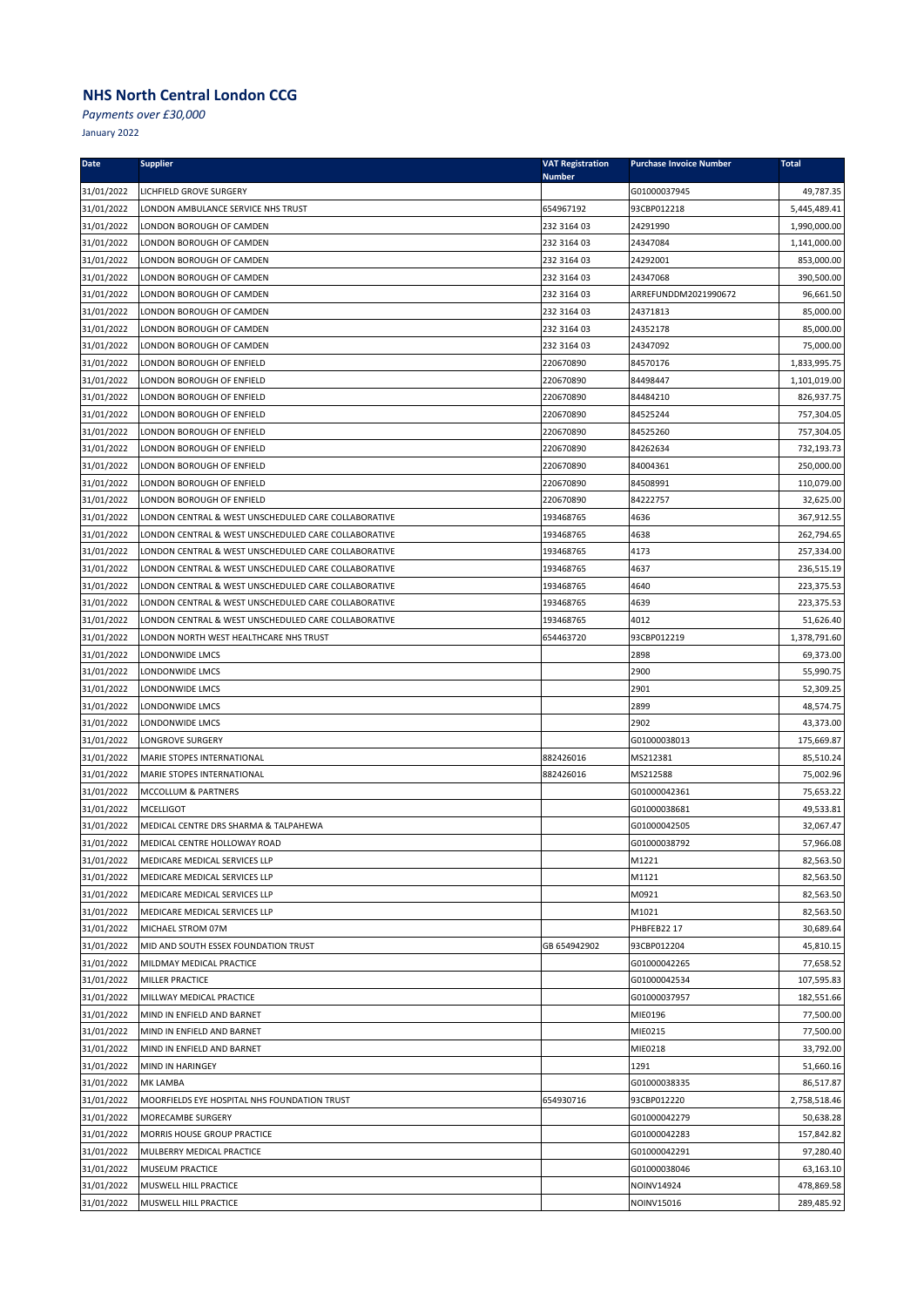*Payments over £30,000*

| Date                     | <b>Supplier</b>                                                      | <b>VAT Registration</b> | <b>Purchase Invoice Number</b>  | <b>Total</b>           |
|--------------------------|----------------------------------------------------------------------|-------------------------|---------------------------------|------------------------|
| 31/01/2022               | MUSWELL HILL PRACTICE                                                | <b>Number</b>           | G01000038646                    | 122,970.70             |
| 31/01/2022               | NATIONAL UNPLANNED PREGNANCY ADVISORY SERVICE                        |                         | 11207                           | 62,404.65              |
| 31/01/2022               | NATIONAL UNPLANNED PREGNANCY ADVISORY SERVICE                        |                         | 11106                           | 44,168.74              |
| 31/01/2022               | NEURORESPONSE CIC                                                    |                         | <b>INV0015</b>                  | 57,030.00              |
| 31/01/2022               | <b>NEWLYN PLC</b>                                                    |                         | PO867002360                     | 233,701.45             |
| 31/01/2022               | <b>NHS ENGLAND</b>                                                   | 654 442 045             | 7000042933                      | 96,019.49              |
| 31/01/2022               | NHS NEL CSU                                                          | GB654442045             | 7312817649                      | 1,212,976.03           |
| 31/01/2022               | NHS NEL CSU                                                          | GB654442045             | 7312817699                      | 1,212,976.03           |
| 31/01/2022               | NHS NEL CSU                                                          | GB654442045             | 7312817737                      | 106,501.27             |
| 31/01/2022               | NHS NORTH EAST LONDON CCG                                            |                         | 7034300147                      | 200,000.00             |
| 31/01/2022               | NICHOLAS HANNA 07M                                                   |                         | PHBFEB22 18                     | 34,314.44              |
| 31/01/2022               | NIGHTINGALE HOUSE SURGERY                                            |                         | G01000037984                    | 73,245.53              |
| 31/01/2022               | NORTH EAST LONDON NHS FOUNDATION TRUST                               | 654404447               | 93CBP012221                     | 303,443.31             |
| 31/01/2022               | NORTH LONDON ESTATE PARTNERSHIPS LTD                                 | 839829175               | Invoices 535                    | 137,021.60             |
| 31/01/2022               | NORTH LONDON ESTATE PARTNERSHIPS LTD                                 | 839829175               | 631                             | 36,750.00              |
| 31/01/2022               | NORTH LONDON HEALTH CENTRE                                           |                         | G01000042544                    | 87,179.80              |
| 31/01/2022               | NORTH MIDDLESEX UNIVERSITY HOSPITAL NHS TRUST                        | 654946204               | 93CBP012222                     | 25,063,906.35          |
| 31/01/2022               | NORTHERN MEDICAL CENTRE                                              |                         | G01000042546                    | 94,295.59              |
| 31/01/2022               | OAK LODGE MEDICAL CENTRE                                             |                         | G01000042340                    | 172,723.29             |
| 31/01/2022               | OAKLEIGH ROAD HEALTH CENTRE                                          |                         | G01000042345                    | 74,566.89              |
| 31/01/2022               | OAKTREE HOMECARE SERVICES LTD                                        |                         | CI006                           | 48,988.50              |
| 31/01/2022               | OAKWOOD MEDICAL CENTRE LONDON                                        |                         | G01000038206                    | 77,362.88              |
| 31/01/2022               | OASIS CARE & TRAINING AGENCY                                         |                         | 76978                           | 38,925.06              |
| 31/01/2022               | <b>OLD COURTHOUSE SURGERY</b>                                        |                         | G01000042550                    | 87,881.21              |
| 31/01/2022               | OMNES HEALTHCARE LTD                                                 |                         | HARINGEYSEP21                   | 35,678.00              |
| 31/01/2022<br>31/01/2022 | OMNES HEALTHCARE LTD<br>OPEN DOOR YOUNG PEOPLES CONSULTATION SERVICE |                         | HARINGEYNOV21<br><b>INV0038</b> | 33,872.00<br>30,666.08 |
| 31/01/2022               | OPEN DOOR YOUNG PEOPLES CONSULTATION SERVICE                         |                         | <b>INV0024</b>                  | 30,666.08              |
| 31/01/2022               | OPEN DOOR YOUNG PEOPLES CONSULTATION SERVICE                         |                         | INV0021                         | 30,666.08              |
| 31/01/2022               | OPEN DOOR YOUNG PEOPLES CONSULTATION SERVICE                         |                         | <b>INV0022</b>                  | 30,666.08              |
| 31/01/2022               | ORDANCE UNITY CENTRE FOR HEALTH                                      |                         | G01000038994                    | 195,069.47             |
| 31/01/2022               | PAINTER & PARTNERS                                                   |                         | G01000042330                    | 87,159.08              |
| 31/01/2022               | <b>PARK END SURGERY</b>                                              |                         | G01000038271                    | 84,320.21              |
| 31/01/2022               | PARLIAMENT HILL SURGERY                                              |                         | G01000038234                    | 81,621.04              |
| 31/01/2022               | PARTNERS (THE) T/A 157 PRACTICE                                      |                         | G01000038489                    | 56,056.34              |
| 31/01/2022               | PENCEAT MEDICAL LTD                                                  |                         | <b>NOINV14983</b>               | 63,476.66              |
| 31/01/2022               | PHOENIX PRACTICE LONDON                                              |                         | G01000042519                    | 170,069.96             |
| 31/01/2022               | <b>PINTO &amp; PARTNERS</b>                                          |                         | G01000042298                    | 64,484.14              |
| 31/01/2022               | PRACTICAL CARE                                                       |                         | 2543                            | 130,500.29             |
| 31/01/2022               | PRIMERA ASSISTED LIVING LTD                                          |                         | PRI102021                       | 31,837.68              |
| 31/01/2022               | PRIMERA ASSISTED LIVING LTD                                          |                         | PRI112021                       | 31,455.20              |
| 31/01/2022               | PRIMERA ASSISTED LIVING LTD                                          |                         | PRI122021                       | 30,709.60              |
| 31/01/2022               | PRIMROSE HILL SURGERY                                                |                         | G01000042302                    | 100,367.73             |
| 31/01/2022               | PRINCE OF WALES ROAD                                                 |                         | G01000038099                    | 97,889.14              |
| 31/01/2022               | PRINCESS ALEXANDRA HOSPITAL NHS TRUST (THE)                          | 654941317               | 93CBP012229                     | 112,179.96             |
| 31/01/2022               | QUEENS CRESCENT PRACTICE                                             |                         | G01000042322                    | 107,178.19             |
| 31/01/2022               | QUEENSWOOD MEDICAL PRACTICE                                          |                         | G01000042326                    | 258,415.01             |
| 31/01/2022               | RAINBOW PRACTICE                                                     |                         | G01000038182                    | 62,682.45              |
| 31/01/2022               | RATHER HOME LTD                                                      |                         | 00024                           | 45,811.94              |
| 31/01/2022               | RAVENSCROFT MEDICAL CENTRE                                           |                         | G01000038195                    | 58,014.29              |
| 31/01/2022               | REGENTS PARK PRACTICE (THE)                                          |                         | G01000038901                    | 77,219.75              |
| 31/01/2022               | <b>RESTORE PLC</b>                                                   |                         | 1215372                         | 33,533.12              |
| 31/01/2022               | RICHMOND FELLOWSHIP                                                  | 100210314               | CUSTINV00144305                 | 106,646.83             |
| 31/01/2022               | <b>RIDGMOUNT PRACTICE</b>                                            |                         | G01000042221                    | 210,582.36             |
| 31/01/2022               | <b>RISE GROUP PRACTICE</b>                                           |                         | G01000042530                    | 46,901.34              |
| 31/01/2022               | RITCHIE STREET GROUP PRACTICE                                        |                         | G01000042351                    | 177,325.86             |
| 31/01/2022               | ROMAN WAY MEDICAL CENTRE                                             |                         | G01000042364                    | 46,310.67              |
| 31/01/2022               | ROYAL FREE LONDON NHS FOUNDATION TRUST                               | 654946987               | 93CBP012224                     | 62,440,356.74          |
| 31/01/2022               | ROYAL MARSDEN NHS FOUNDATION TRUST (THE)                             | 65 4947396              | 93CBP012230                     | 79,199.52              |
| 31/01/2022               | ROYAL NATIONAL ORTHOPAEDIC HOSPITAL NHS TRUST                        | 654947494               | 93CBP012225                     | 3,994,776.13           |